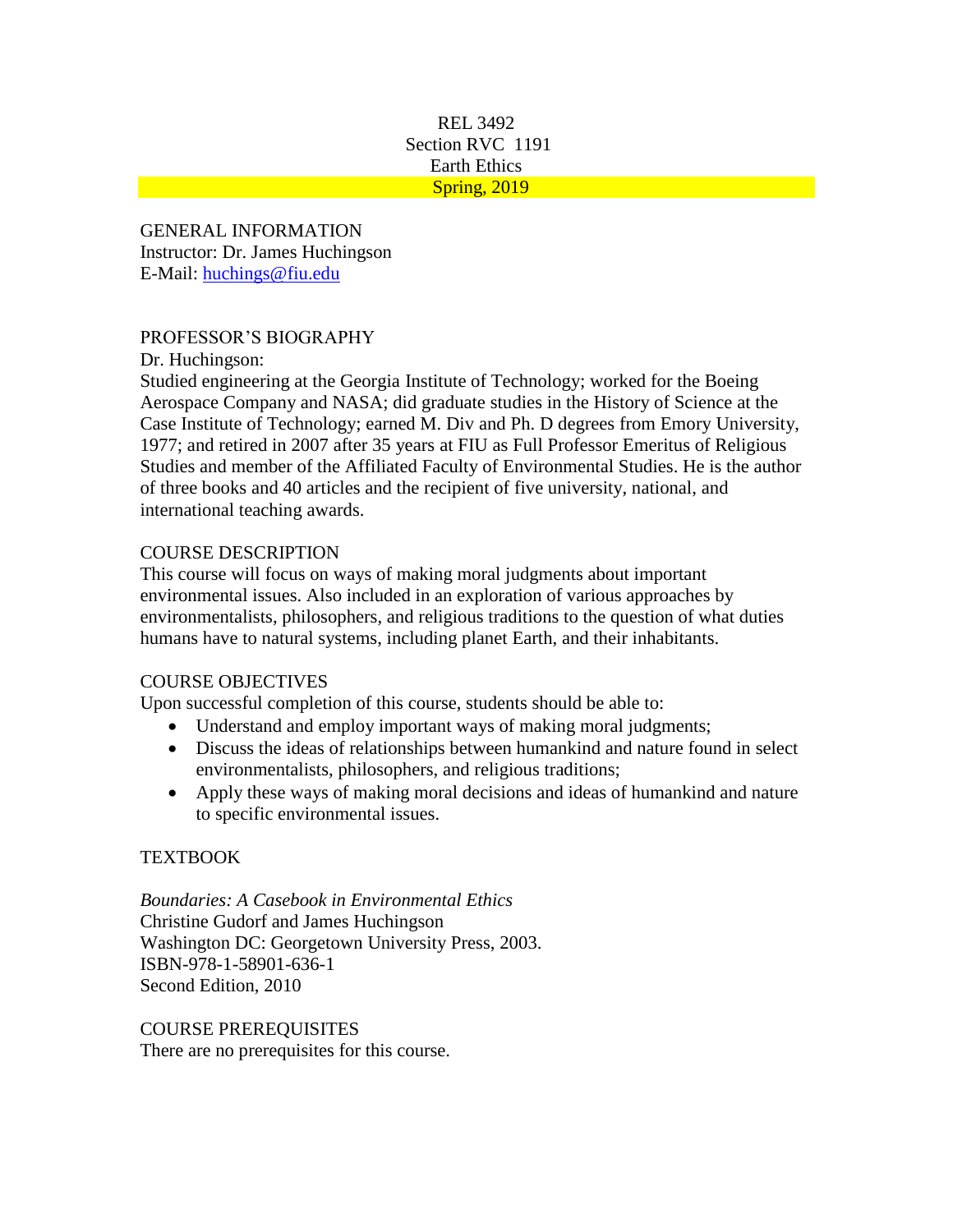#### COURSE POLICIES

- If you have a serious reason for missing the open dates for the first or second exams (e.g., serious accident, hospitalization, death in the immediate family) contact Dr. Huchingson to arrange a make-up. Quizzes are up for two weeks. Plan to take them early so that if you have technological problems they can be resolved before the quiz period is over**. IMPORTANT: No make-up quizzes will be given for any reason. The lowest grade will be dropped.**
- Computers are available on campus if your computer breaks down. Many home computers using modems cannot receive all the video or audio presentations leave time enough to get them on campus if your set-up at home does not work.
- University policy allows incompletes only in cases where the student has completed a majority of work in the class and has a passing grade on all the completed work. Please note; university administration discourages incompletes except in the most serious circumstances. You must ask for an incomplete; they are not given automatically. All incompletes expire on the first day the student enrolls in another class.
- No extra credit is given in this course.

#### COURSE REQUIREMENTS

**•** Quizzes and Examinations: There will be online quizzes for each unit (seven in all) on all course material and reading assignments.

Each student will have two attempts at quizzes with questions randomly drawn from a large database. The higher of the two grades for each quiz will be counted. **First and Second exams** will be multiple choice and will come from the text assignments, assigned articles, and online presentations. One hour and fifteen minutes is allowed for each exam. Unlike quizzes, each exam is open only for the day it is scheduled. **Exams are not open book. The first exam is MONDAY, FEBRUARY 25. The second exam is THURSDAY, APRIL 25.** 

**• Original Case study with Commentary:** Use your considerable untapped creativity to imagine a situation about an environmental issue that involves an ethical conflict or dilemma. The case will consist of a narrative (a minimum of 1000 words) with characters and dialogue, and a commentary explaining the nature of the issue and its possible resolutions (a minimum of 1000 words). **See Guidelines below.** A **proposal,** consisting of a description of your issue naming the two opposing sides to the dilemma ( two paragraphs) and the sources you consulted in choosing it (three will do), must be submitted by **MONDAY**, **FEBRUARY 4.** The paper itself is due no later than **TUESDAY, APRIL 23**.

**Important: do not choose a topic that is covered by a case study in the course text (Gudorf and Huchingson).**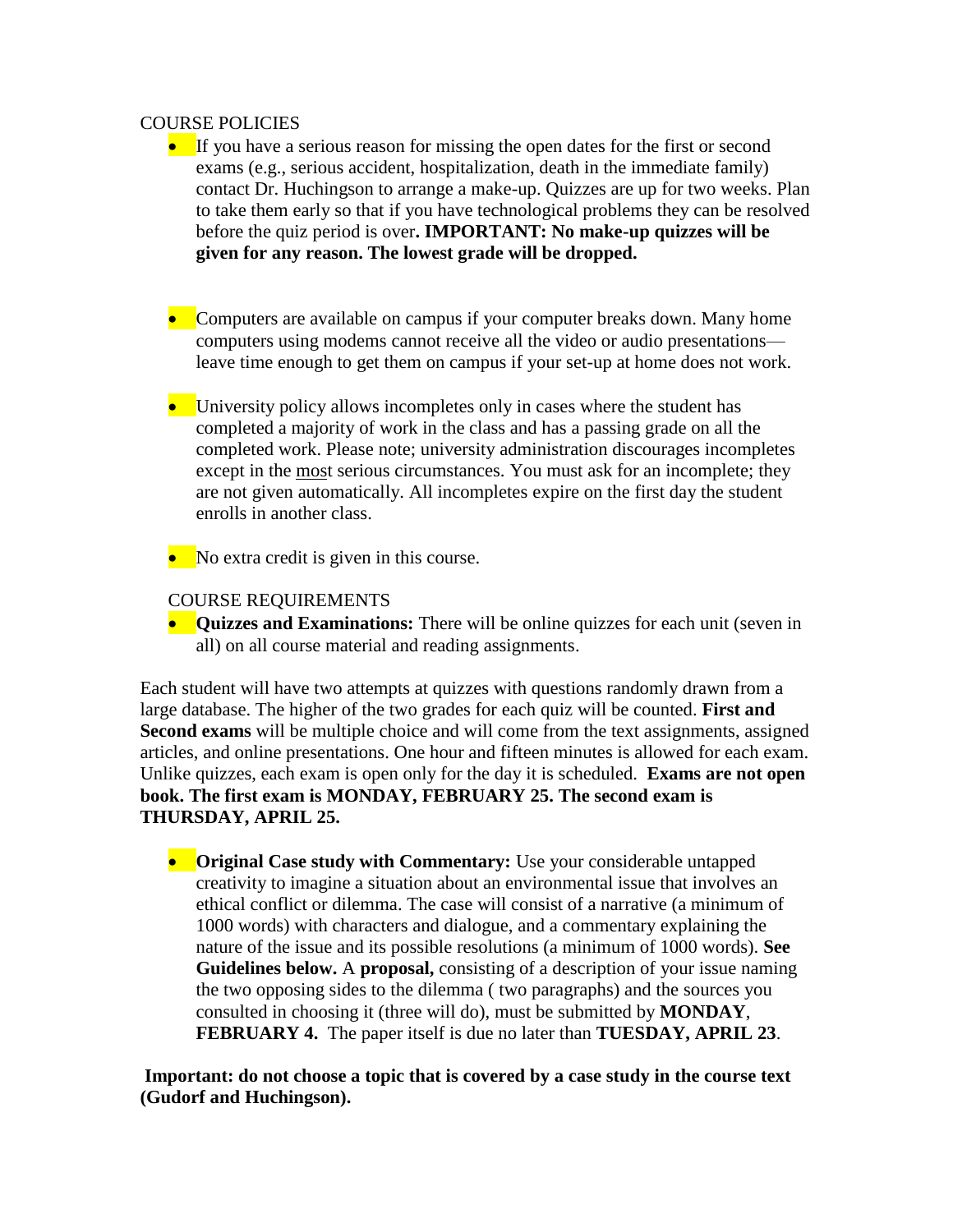• **IMPORTANT NOTES: If you submit the proposal, the interview with a religious figure and/or the case study as attachments on the submission page, they must be in the Microsoft Word format. Otherwise, they will be returned without credit. You may find it easier to copy and paste your submissions on the submission page. This is the preferred form of submission.**

 **The case study and commentary must be provided submitted through the Turnitin assignment box.**

• **Interview with Religious figure:** Conduct an interview with a full-time or professional representative of a religion (priest, pastor, rabbi, imam, monk, nun, guru, etc.) who is knowledgeable about these matters on the position and views of her/his religion on the following questions:

**\*** How does your faith and philosophy view the relation between humans and the natural world? Where do we fit and why?

**\*** What duties, or obligations, if any, do humans have toward the natural world? How are these justified or explained?

\* How is your faith responding through action and practical programs to the environmental crisis, from local issues to global warming?

Write a report summarizing the responses to these questions and assessing their adequacy. Where do you agree and disagree? Why? Use concepts from the course in your responses to these questions. Your reflections on the interview will count more toward your grade than the interview itself. Since this report requires knowledge of the religion whose expert representative you interview, you should prepare yourself through background research and reading. Your report should be no less than 750 words, although it may be longer. **Report due no later than MONDAY, MARCH 18.**

#### **GRADING**

Grading will be done on the point system.

| <b>Course Requirement</b>                | <b>Total Points Possible</b>                |  |  |  |  |
|------------------------------------------|---------------------------------------------|--|--|--|--|
| <b>Quizzes</b>                           | 120 (6 of 7 quizzes x 10 questions/quiz x 2 |  |  |  |  |
| points/question.) (Lowest grade dropped) |                                             |  |  |  |  |
| Midterm                                  | 100                                         |  |  |  |  |
| Final                                    | 100                                         |  |  |  |  |
| Case Study                               | 150                                         |  |  |  |  |
| Interview                                | 100                                         |  |  |  |  |
| <b>Total points for course</b>           | 570                                         |  |  |  |  |

Percentage grades for course determined by the points earned divided by 570.

|      |       |              |       | Letter Grade Range Letter Grade Range Letter Grade Range |           |
|------|-------|--------------|-------|----------------------------------------------------------|-----------|
| A    |       | 93-100 B-    | 80-82 | $\Box$                                                   | 66-69     |
| $A-$ | 90-92 | $($ $+$      | 76-79 | $\blacksquare$                                           | 63-65     |
| $B+$ | 86-89 | $\mathbf{C}$ | 73-75 | $\mathsf{D}$                                             | $60 - 62$ |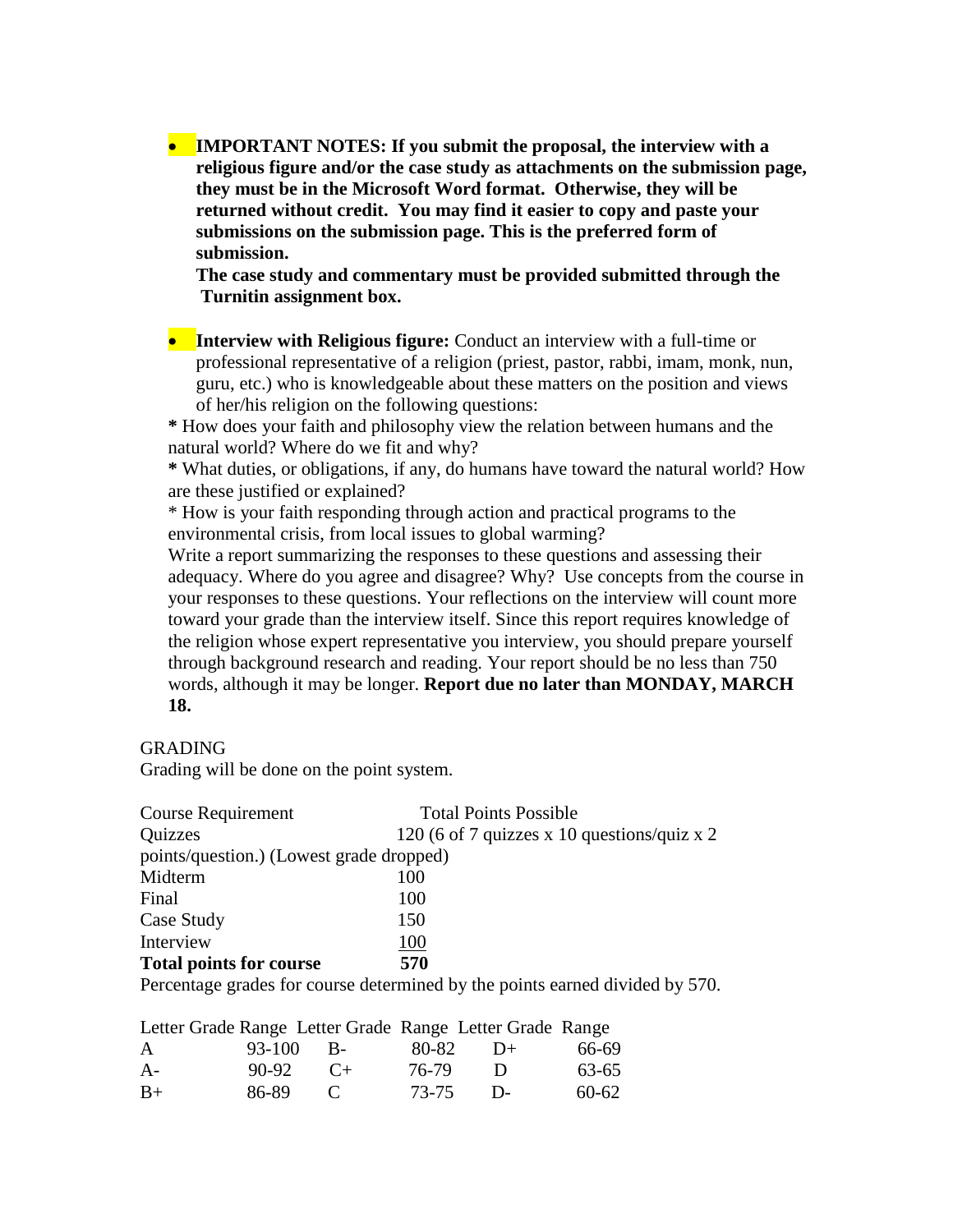#### DISABILITY NOTICE

If you have a disability and need assistance, please contact the Disability Resource Center (University Park: GC 190; 305-348-3532) (Biscayne Bay Campus: WUC 139, 305-919- 5345). The Center will review your request and contact your professors or other personnel to make arrangements for assistance.

#### RELIGIOUS HOLY DAYS

The University's policy on religious holy days as found in the University Catalogue and Student Handbook will be followed in this class.

### ACADEMIC MISCONDUCT

Every student must respect the right of all to have an equitable opportunity to learn and honestly demonstrate the quality of their learning. Therefore, all students must adhere to a standard of academic conduct, demonstrating respect for themselves, their fellow students, and the educational mission of the University. As a student in the College of Business taking this class:

- I will not represent someone else's work as my own;
- I will not cheat, nor will I aid in another's cheating;
- I will be honest in my academic endeavors; and
- I understand that if I am found responsible for academic misconduct, I will be subject to the academic misconduct procedures and sanctions as outlined in the Student Handbook.

Failure to adhere to these guidelines may result in one of the following:

**Expulsion:** permanent separation of the student from the University. This sanction shall be recorded in the student's transcript.

**Suspension:** Temporary suspension of the student from the University for a specific period of time.

By taking this online course, I promise to adhere to FIU's Student Code of Academic Integrity.

#### EXPECTATIONS FOR THE COURSE

This is a fully online course, meaning that all the course work will be conducted online. Expectations for performance in fully online courses are he same as for traditional courses. In fact, fully online courses require a degree of self-motivation, self-discipline, and technology skills that can be more demanding than traditional courses for some students. .

# GUIDELINES FOR CASE STUDY

# **The Case (1,000-1,500 words)**

• Identify a moral dilemma in environmental ethics.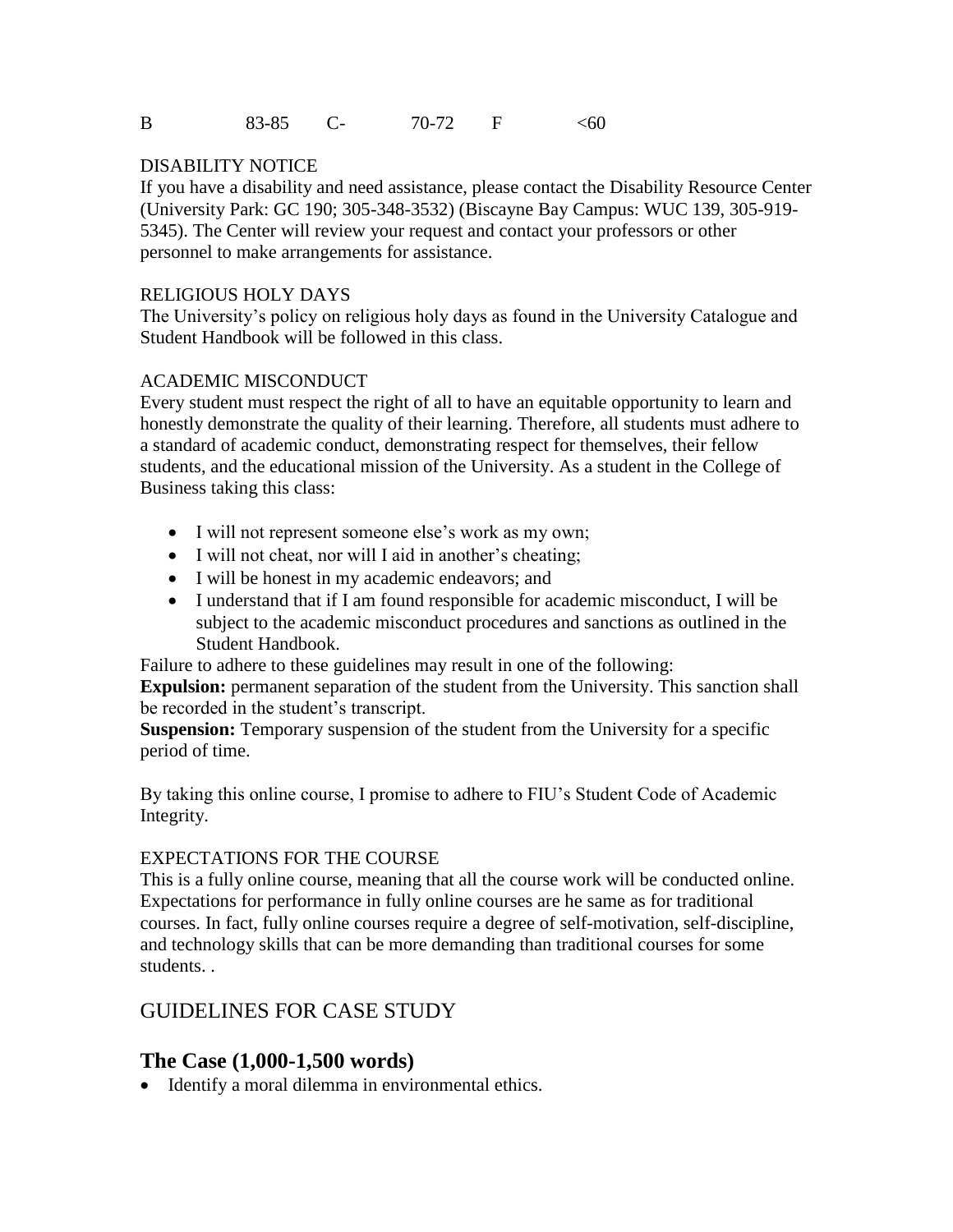The dilemma should have two opposing sides, each with its own arguments. The two sides will have competing goods; that is, benefits that will come if their actions are taken or principles they do not want to compromise. Of course, each side will likely also have harms that will result if their preferred actions are taken, a fact that their opponent will use against them. The sharper the conflict between the two sides the easier it will be to write the case. See list of "Sample Topics" in reading assignments for Unit One.

• Create a fictional situation.

The situation may be a crisis to which the major character (the hero/heroine or person caught in the middle) is forced to decide between the two positions in order to resolve the situation. Introduce the situation and the central character and describe his/her problem in the first two paragraphs of the case.

• Create a dialogue between characters.

This character will then debate the issues with one or more additional characters. Perhaps each new character could represent one of the two opposing positions. Most of the case should consist of this debate as dialogue. The characters should debate what ought to be done in this particular situation in concrete terms and give reasons why. The best cases are about specific situations. The characters disagree about what should be done in that local situation and why. Generalities are best left for the commentary.

• Conclude the case.

The best case studies do not resolve the dilemma but to end with the central character(s) forced by circumstances to make a tough decision, one way or the other. You do not say what the character(s) decide. This leaves the reader with the task of figuring out for him/herself what the decision ought to be. Or, if you feel strongly that one side of the dilemma is preferred over the other, your central character(s) may resolve the dilemma and take action. The reader is then left to judge if the decision was correct.

# **The Commentary (1,000-1,500 words)**

The commentary is your evaluation of the case based on your reading and research. You should explain why your characters take their positions on the issue and why they argue the way they do. You can bring in facts or examples from real life cases and refer to the experts who represent each side. Cite your sources with footnotes or endnotes and include a bibliography.

### Research

Your case will be no better than the research on which it is based. You should be as fully informed as possible about the issue. The University library carries a number of excellent journals and magazines on the environment, not to mention the fine book collection. Also, the Internet is a great source for special interest groups or organizations and governmental agencies that advocate one position or another or who provide facts. Take full advantage of it.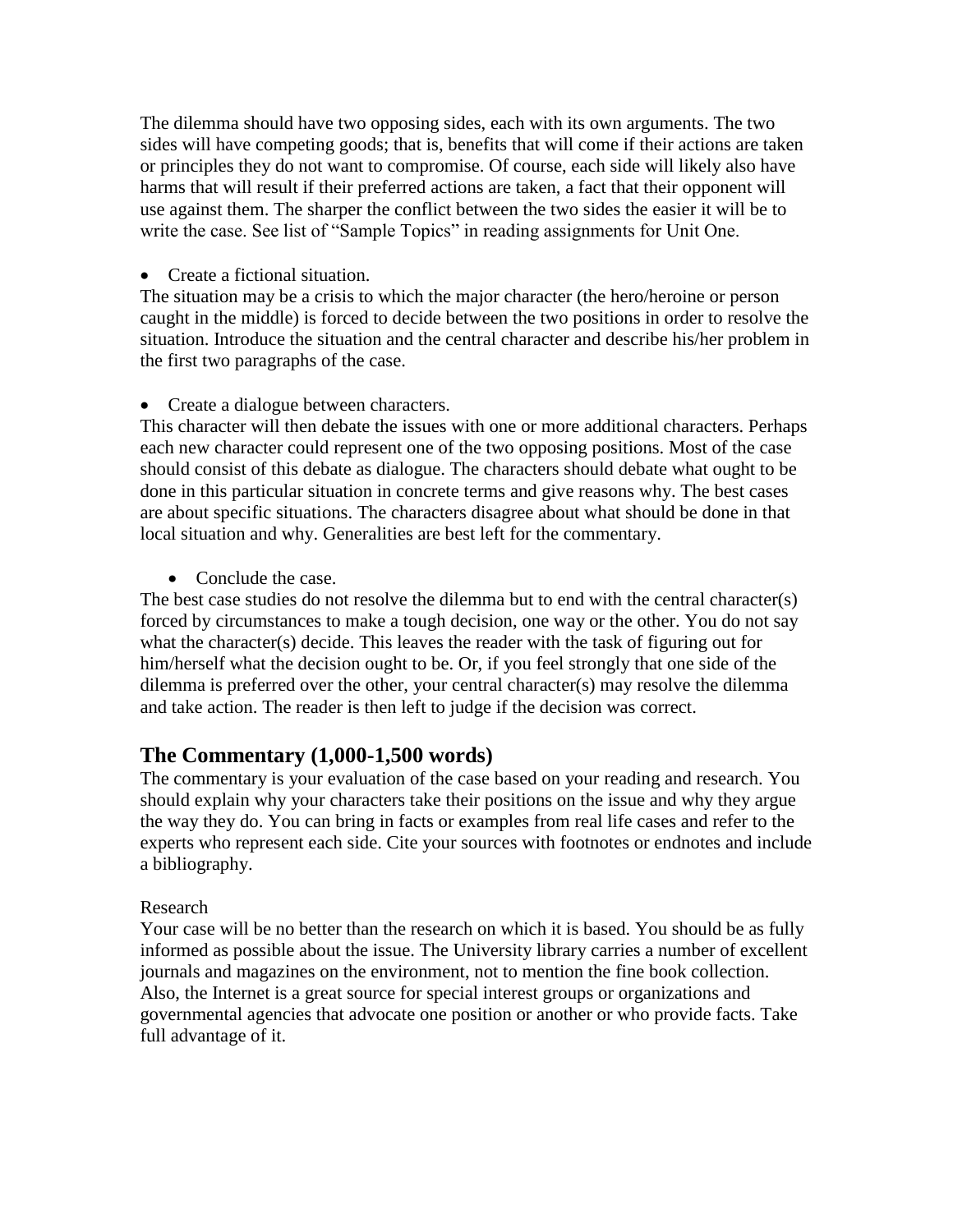Examples of case studies with commentaries

The course text (Gudorf and Huchingson) consists almost entirely of case studies written with these guidelines in mind. Use them as your models.

### COURSE CALENDAR

With the exception of Unit One (three weeks) the course is divided into seven units of about two weeks each. Each unit consists of case studies from the text, online articles, and power point lectures. Unit quizzes will be taken from the all of these.

Schedule of Assignments

## **Unit One: Approaches to Making Moral Judgments JANUARY 7-JANUARY 27**

Read:

- Gudorf and Huchingson (henceforth G and H): Chapter 1, "Theory in Environmental Ethics"
- G and H: Chapter 2, "We are all in this...Alone: The Individual and Community"
- G and H: Chapter 9, "River Run or River Ruined: Hydropower or Free-Flowing Rivers?"
- "Sample Topics for Case Studies"

View:

• Huchingson Power Point presentation: "Approaches to Making Moral Judgments"

### **Unit Two: Anthropocentrism and Biocentrism JANUARY 28-FEBRUARY 10**

Read:

- National Association of Environmental Professionals: Code of Ethics www,nwaep.org/code%200f%
- Peter Singer: "Equality for Animals" [www.utilitarian.net/singer/by/1979----,htm](http://www.utilitarian.net/singer/by/1979----,htm)
- Holmes Rolston III: "Beyond Ethics by Extension"
- Aldo Leopold: "Thinking Like a Mountain" www.eco-action.org/dt/thinking.html
- G and H: Chapter 15, "Understanding Xenotransplants: Cross-Breeding Humans or Advanced Domestication of Animals?"
- G and H: Chapter 14 "Nature Red in Tooth, Claw, and Bullet: Hunting and Human Presence in Nature"

View:

- Peter Singer: Interview with Steven Colbert on the Colbert Report (Google video, "Peter Singer")
- Huchingson Power Point Presentation: "Varieties of Biocentrism"
- Huchingson Power Point Presentation: "The Ethics of Endangered Species"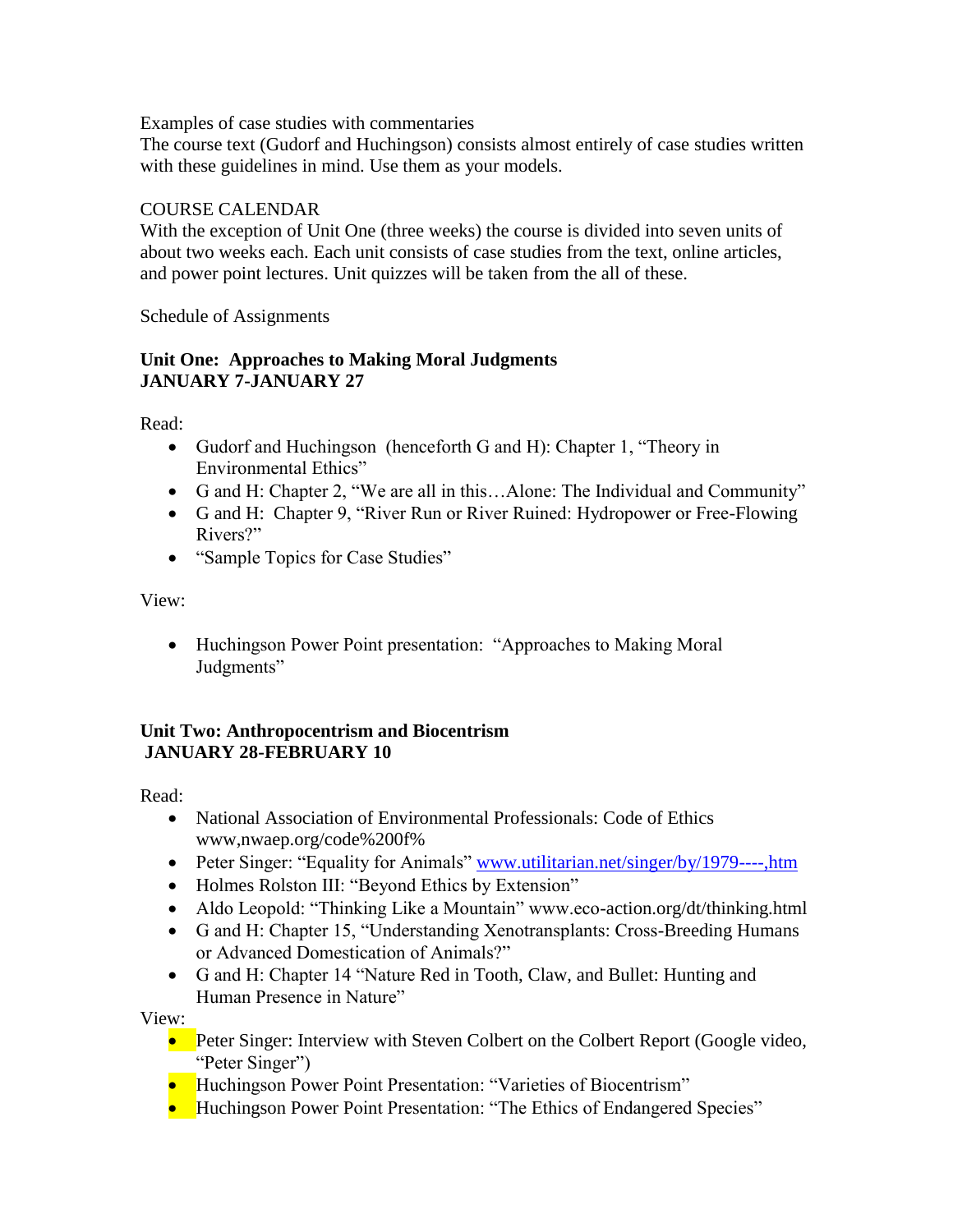### **Proposal due September 19**

### **Unit Three: Ecocentrism FEBRUARY 11-FEBRUARY 24**

Read:

- Aldo Leopold: "The Land Ethic" www. home.btconnect.com/tipiglen/landethic.html
- J. Baird Callicott: "La Nature est Morte, Viva la Nature" www.williamcronon.net/writing/trouble\_with\_wilderness\_main.html
- William Cronon: "The Trouble with Wilderness"
- G and H: Chapter 11. "Rewilding: Restoration of Degraded Ecosystems"
- G and H: Chapter 7, "Water: Economic Commodity and Divine Gift"

View:

• Huchingson Power Point Presentation:" Varieties of Ecocentrism"

### **First Exam MONDAY, FEBRUARY 25, 12:01 am-11:55 pm on units one through three.**

# **Unit Four: Deep Ecology, Gaia, and Ecofeminism FEBRUARY 25-MARCH 10**

Read:

- Michael Zimmerman; "An Introduction to Deep Ecology" www.context.org/ICIB/IC22/zimmrman.htm
- The Green Fuse: "Ecofeminism" www.thegreenfuse.org/ecofem.htm
- Steven Scharper: "The Gaia Hypothesis" www.crosscurrents.org/gaia.htm
- Huchingson: "Gaia Ma: An Inquiry into the Moral Standing of Planet Earth"
- G and H: Chapter 12, "Planning for climate Change"
- G ad H: Chapter 5, "Must Java have no Forests? Nature Preserves and Population Pressures"

View: Huchingson Power Point Presentation: "The Inclusive Philosophy of Deep Ecology"

### **Unit Five: Indigenous Peoples MARCH 11-MARCH 24 INTERVIEW WITH A RELIGIOUS FIGURE-MARCH 18**

Read:

- John Grim: "Introduction to Indigenous Traditions" [www.fore.research.yale.edu](http://www.fore.research.yale.edu/) (click on "world religions")
- Joseph Epes Brown, "Relationship and Reciprocity"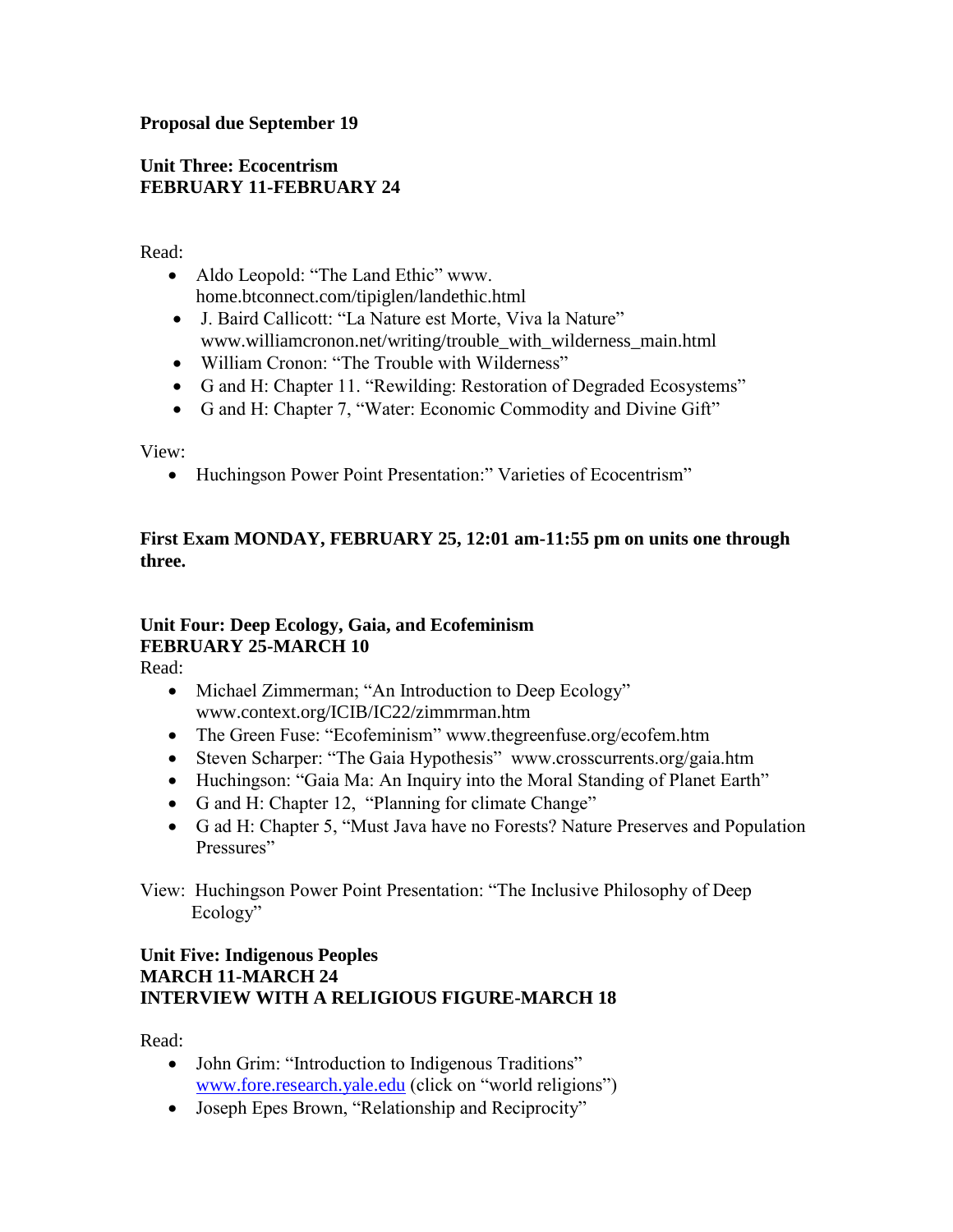- G and H: Chapter 4, "Heart thieves: Preserving Endangered Ecosystems and Endangered Cultures in Madagascar"
- G and H: Chapter 3, "For Ecological Health or Profit? The POPs Elimination Treaty"

View:

RELACED IN ONLINE FALL 2018 SYLLABUS

• Huchingson Power Point Presentation: Native American Spirituality

### **Unit Six: Abrahamic Religions MARCH 25-APRIL 7**

Read:

- The Bible: Chapters 1 and 2 of he Book of Genesis, The Creation Accounts www.bibleontheweb.com/bible.asp
- Lynn White, Jr.: The Historical Roots of our Ecological Crisis www.zbi.ee/~kalevi/lwhite.htm
- Evangelical Environmental Network: "Declaration on the Care of Creation" [www.creationcare.org/resources/declaration.php](http://www.creationcare.org/resources/declaration.php)
- G and H: Chapter 8, "Guardian Angels of Angel Oak: To Till or Keep"
- G and H: Chapter 13 "Improving on Natural Variation? Genetically Modified Foods"

View:

- 3D Dialogue: "Religion and the Environmental Movement" Google video "religion environment"
- Bill Moyers: "Is God Green?" www.pbs.org/moyers/moyersonamerica/green/watch.html#faith
- E.O. Wilson, etc.: "Endangered Species and Christian Evangelicals" www.pbs.org/wnet/religionandethics/week1012/profile.html#
- Huchingson Power Point Presentation: "Genesis and Lynn White Jr."

Interview with a Religious Figure due Monday, November 7

# **Unit Seven: Islam, Buddhism, Jainism and Hinduism APRIL 8-APRIL 21**

Read:

- Marjorie Hope and James Young: "Islam and Ecology" www.crosscurrents.org/islamecology.htm
- Donald K. Swearer: "Buddhism and Ecology: Challenge and Promise" www.fore.research.yale.edu (click on "world religions"